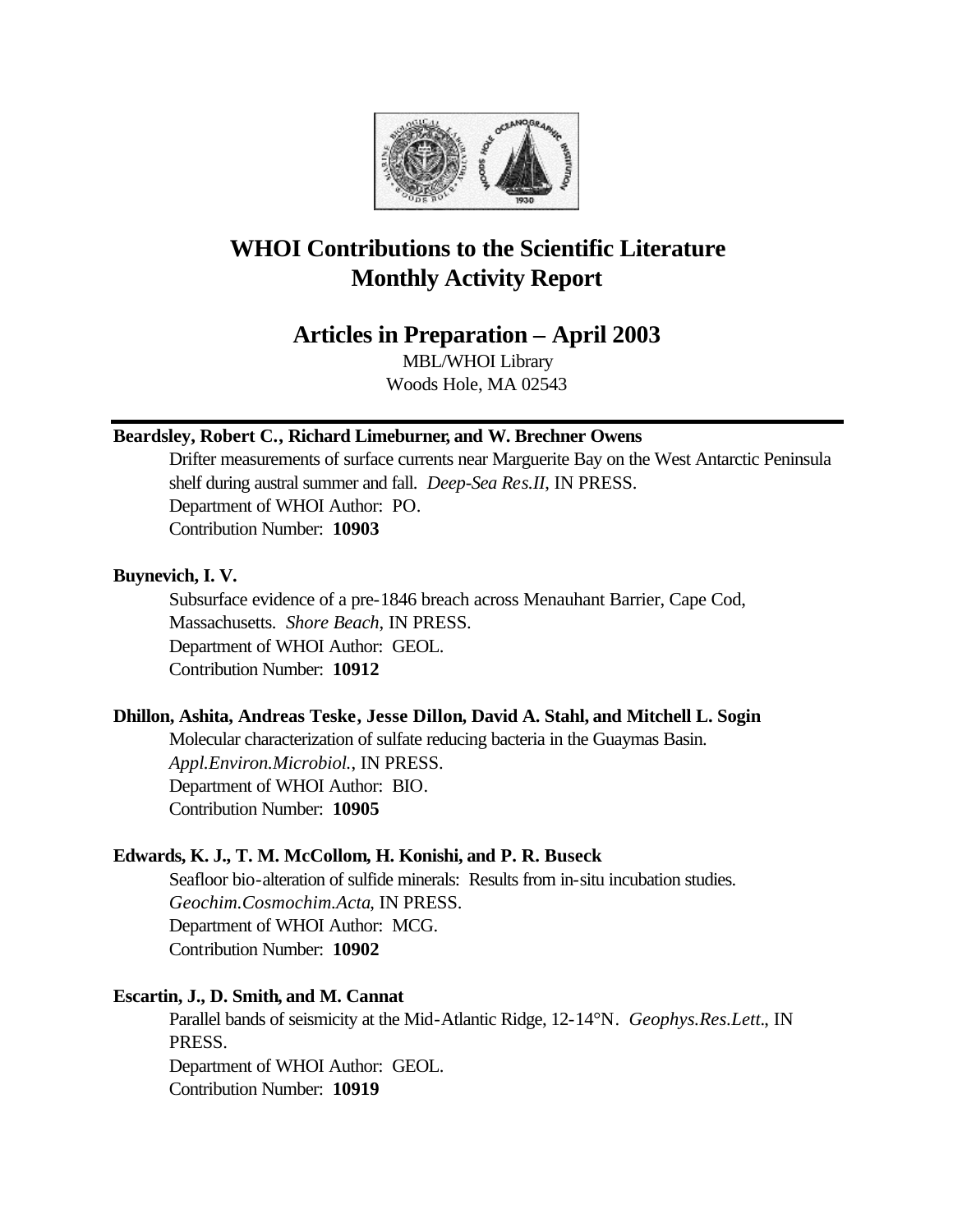## **Johnson, Carl G., Glenn S. Frysinger, Robert K. Nelson, Richard B. Gaines, Naohiko Ohkouchi, Christopher M. Reddy, and Timothy I. Eglinton**

Innovative methods for determining alkenone unsaturation indices. *J.Mar.Chem*, IN PRESS. Department of WHOI Author: MCG. Contribution Number: **10901**

#### **Lentz, Steve**

A climatology of salty intrusions over the continental shelf from Georges Bank to Cape Hatteras. *J.Geophys.Res.*, IN PRESS. Department of WHOI Author: PO. Contribution Number: **10904**

#### **Pickart, Robert S.**

Shelfbreak circulation in the Alaskan Beaufort Sea: Mean structure and variability. *J.Geophys.Res.*, IN PRESS. Department of WHOI Author: PO. Contribution Number: **10910**

#### **Pike, S. M., K. O. Buesseler, J. Andrews, and N. Savoye**

Quantification of <sup>234</sup>Th recovery in small volume sea water samples by inductively coupled plasma mass spectrometry. *J.Radioanal.Nucl.Chem.*, IN PRESS. Department of WHOI Author: MCG. Contribution Number: **10899**

#### **Plueddemann, Albert J., Steven J. Lentz, and Eugene A. Terray**

Comparison of five current meters in a tidally dominated flow. *IEEE J.Oceanic.Eng.*, IN PRESS.

Department of WHOI Author: PO. AOPE. Contribution Number: **10913**

#### **Roger, Daniel R., Cara M. Santelli, and Katrina J. Edwards**

Geomicrobiology of deep-sea deposits: Estimating community diversity from low-temperature seafloor rocks and minerals. *Geobiol.J.*, IN PRESS. Department of WHOI Author: MCG. Contribution Number: **10906**

## **Slater, D. R., P. L. Richardson, A. S. Bower, and H. T. Rossby**

Discrete eddies in the northern North Atlantic as observed by looping RAFOS floats. *Deep-Sea Res.I*, IN PRESS. Department of WHOI Author: PO. Contribution Number: **10907**